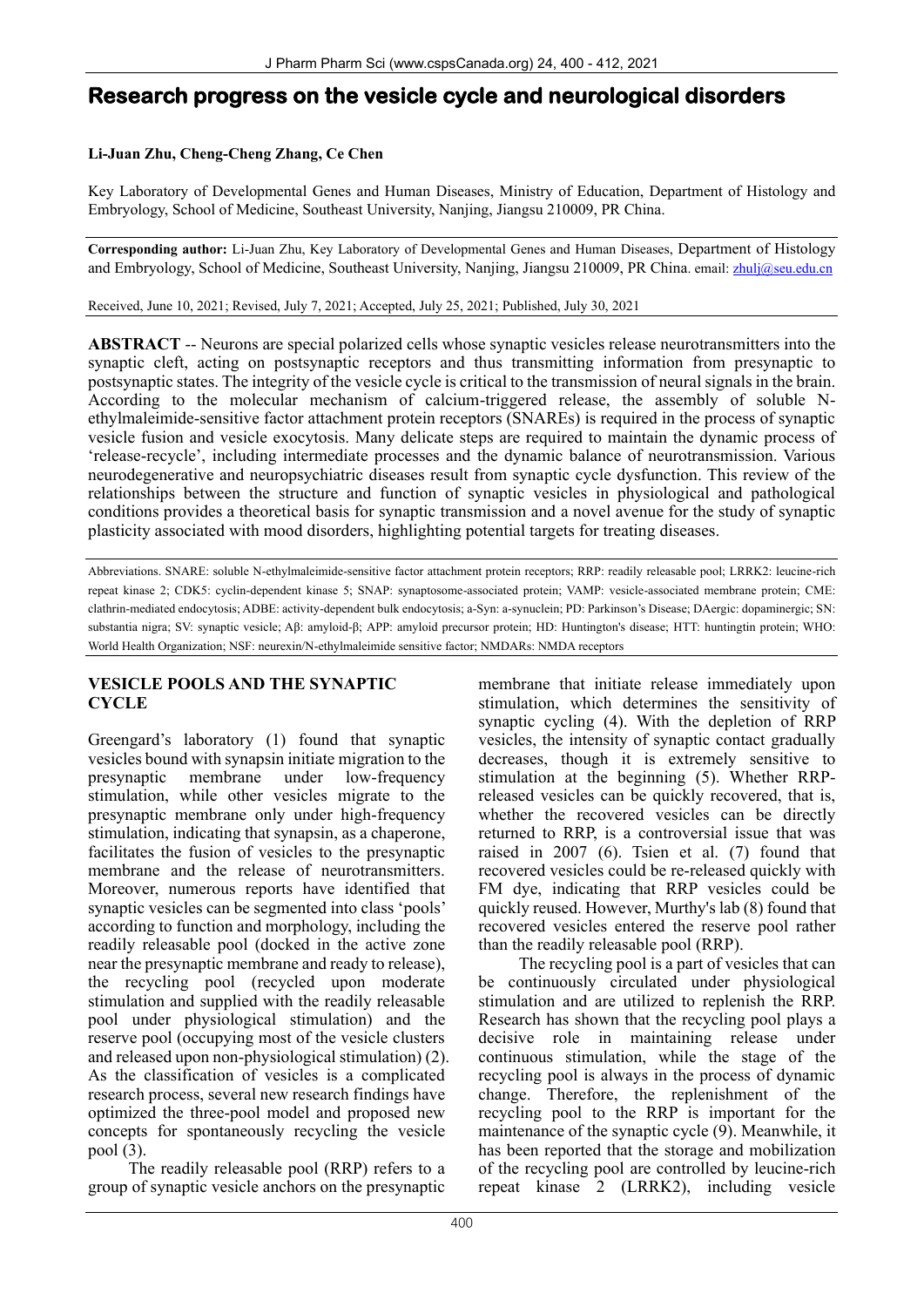trafficking and distribution in neurons (10). Moreover, recent studies have shown that the rate of RRP supplementation will be accelerated with increasing neuron activity and temperature (11). In addition, the rate of RRP supplementation is also accelerated by the activation of protein kinase C (12). Interestingly, a study found that the antidepressant fluoxetine enhances the recycling vesicle pool size in cultured rat hippocampal neurons (13, 14).

The reserve pool refers to the storage of vesicles released under high-intensity stimulation. It occupies most of the vesicle clusters, and its range is from 50% to 85% according to different experimental tests (15). The mobilization of RP vesicles can be regulated by various molecules in vivo (16, 17). For example, it has been shown that CDK5, located in the synaptic terminus of hippocampal neurons, possesses negative effects on the mobilization of the reserve pool (18). As a supplementary reserve, the reserve pool also supports neurotransmission indirectly and ensures the delivery of soluble recycling proteins in synaptic activity (9).

Under the regulation of a large number of molecular chaperones, neurotransmitters in synaptic vesicles transfer from the presynaptic membrane to the postsynaptic membrane receptor and cause the depolarization of the postsynaptic membrane, which ensures the neurotransmission cycle from electrical signals to chemical signals and then to electrical signals. Thus, it seems that the disruption of the synaptic vesicle cycle may lead to neurological disorders.

# **Process of the vesicle cycle**

Exocytosis is more complex than one might think. The origin of synaptic vesicles between the Golgi complex and endoplasmic reticulum has been continuously investigated. Soluble Nethylmaleimide-sensitive factor attachment protein receptors (SNAREs) are required in synaptic vesicle fusion and vesicle exocytosis (19, 20). In most cases, the process of the vesicle cycle can be summarized as the docking of vesicles containing neurotransmitters in the active zone near the presynaptic membrane in preparation for action potential attainment and endocytosis (21, 22). Actin, transporters, and other proteins recruited around the vesicles are generated freshly in an energydependent manner and are allowed to be transported to vesicle pools as needed. Before the voltagesensitive calcium channel is opened, syntaxin-1 is in a closed state induced by Munc18 of the SM family, which combines with the N-terminal sequence and Habc domain of syntaxin-1(23). With the MUN domain of Munc13 interacting with syntaxin-1(24), the complex conformation of Munc-18 and syntaxin-1 transforms from closed to open and exposes the SNARE binding site, then combines with synaptosome-associated protein (SNAP-25) on the

plasma membrane and vesicle-associated membrane protein (VAMP) distributed on synaptic vesicles, and then assembles into a tight trans-SNARE complex at a ratio of 1:1:1(25-28). The vesicle membrane is forced to bind tightly to the presynaptic membrane by coiled helices in the core region and gradually compresses from the N-terminus to the C-terminus, resulting in the loss of hydrophilic surface stability (29, 30). Then, vesicles in the pre-fusion stage with the trans-SNARE complex attach to the coiled helical domain. As the action potential transmitted to the nerve terminal and the voltage-sensitive calcium ion channels opened, vesicle fusion initiated rapid release, in which synaptotagmin-1 binds to calcium ions through the C2 domain (31, 32). With the C2 domain of synaptotagmin-1 allosteric after binding with calcium ions, the clamping effect on the SNARE complex is eliminated. Inserting the Cterminus of synaptotagmin-1 into the presynaptic membrane increases the local curvature of the presynaptic membrane and significantly reduces the energy barrier of the fusion pore. When vesicles fuse with the presynaptic membrane to form fusion holes, neurotransmitters diffuse into the synaptic clefts and bind to relevant receptors on the postsynaptic membrane, triggering transmembrane ion flow and generating a change in the postsynaptic membrane potential, which transmits the signals (33, 34). Fusion pore expansion converts the initial trans-SNARE complex into a cis-SNARE complex, where SNAP and NSF are directly recruited into the SNARE complex. With ATPase, the SNARE complexes dissociate into free monomer proteins to participate in a new round of exocytosis. (35).

Studies have shown that a large number of proteins are involved in the regulation of neurotransmitter release. For example, in addition to forming a complex with Munc18, syntaxin-1 addresses a unique functional form by interacting with SNAP25 and VAMP2 in trans-SNARE complex assembly with Munc13 and shows interactions with synaptotagmin-1, synaphin and calcium ion channels. Through the identification of the mechanism of vesicle exocytosis, a model has been proposed in which Munc18 combines with the N-terminus of syntaxin-1 to participate in the process of SNARE complex assembly and the assembly of the SNARE complex regulated by synaphin and synaptotagmin-1. Moreover, exposing the supportive role of the depolymerized syntaxin-1-SNAP25 heterodimer, evidence has shown that NSF and SNAP act as chaperones that facilitate the disassembly of the cis-SNARE complex during the SNARE cycle, which may be related to the maintenance of the syntaxin-1 munc18 complex. Obviously, any errors in the process of neurotransmitter release mediated by the SNARE complex may disrupt the cycle of vesicle exocytosis, as well as the synaptic transmission of fidelity and plasticity, resulting in neurodegenerative and neuropsychiatric disorders.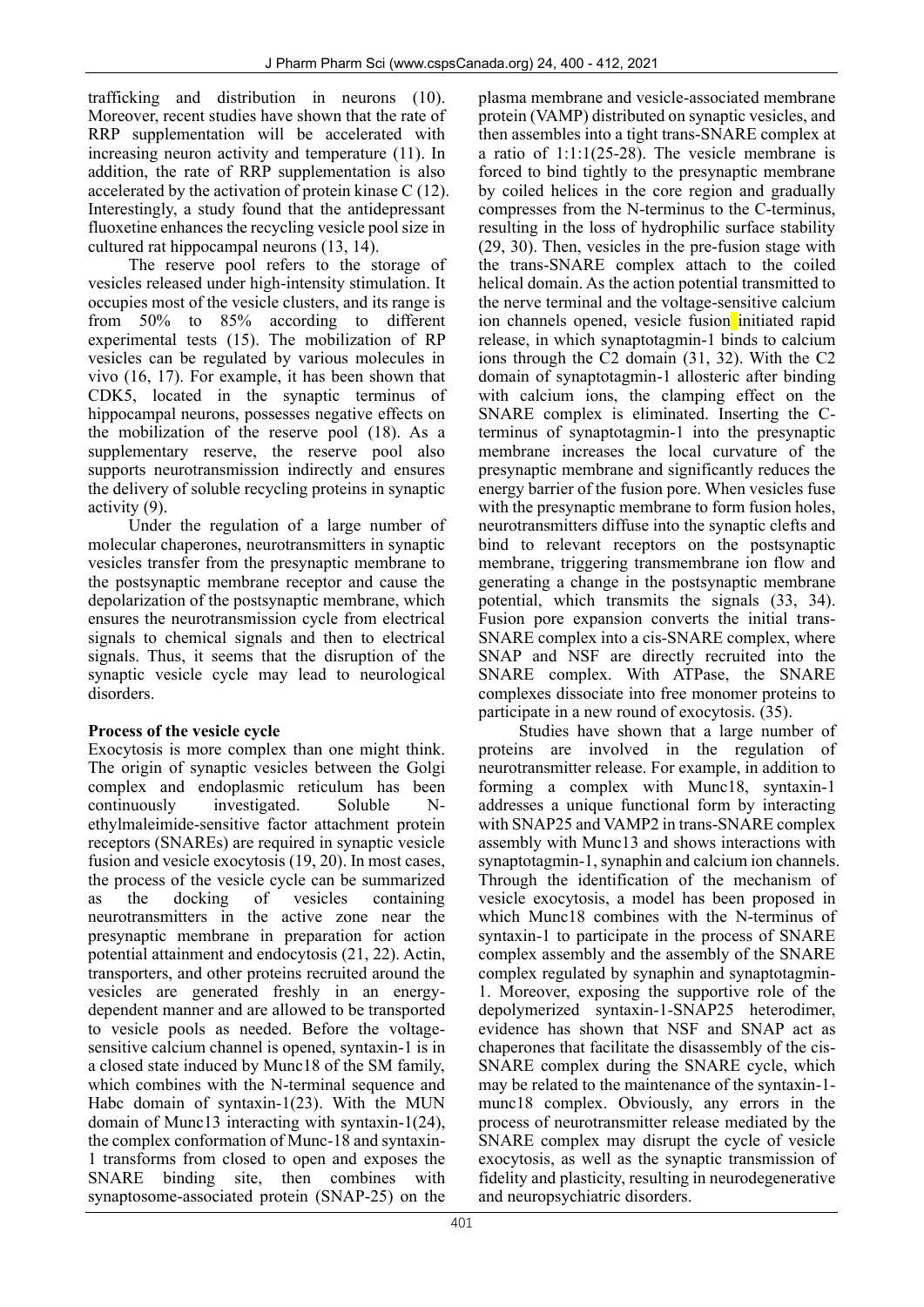### **MODES OF SV RECYCLING**

At present, more than four SV recycling modes have been described, which are classified according to their molecular mechanisms and speeds: clathrinmediated endocytosis, kiss-and-run, ultrafast endocytosis, and activity-dependent bulk endocytosis.

### **Clathrin-mediated endocytosis**

Conceptually, clathrin-mediated endocytosis (CME) is a fairly simple process in which small membrane vesicles are generated, each containing various cargo molecules that are then transported from the cell surface to the interior of eukaryotic cells (36). As the major endocytic pathway for internalization of many cargoes, CME is a classic approach for the recycling of synaptic vesicles. The physiological processes of CME were explained over 5 decades ago, including clathrin coats, coated pit maturation, fission and uncoating. This process is initiated after the full fusion of synaptic vesicles, which can be recognized by adaptor 2, and endocytic coat proteins are recruited from the cytosol to the inner leaflet of the plasma membrane (37, 38).

A double layer of clathrin packets usually consists of external clathrin and inner adaptors. Adaptors cooperate with clathrin protein to promote membrane coating (37). The flat plasma membrane is transformed into a 'clathrin-coated pit' by curvature proteins directly or indirectly connected to the lipid bilayer. In vitro experiments revealed that clathrin and other auxilin are involved in the formation of these pits, but this cannot be accomplished by clathrin alone. Then, clathrincoated vesicles are produced from the plasma membrane after the neck of the membrane is ruptured and are powered by dynamin protein as a GTPase. After the destruction of dynamin expression, synaptic transmission is inhibited, and vesicles remain immature, although they continue to fuse with the plasma membrane, consistent with the dysfunction of vesicle endocytosis in dynaminmutant mice. Finally, the endocytic protein machinery disassembles quickly, releasing nascent vesicles and allowing them to track into the nest vesicle to circulate. More details about CME can be found in recent articles (39).

CME is a protein that plays a critical role in the endocytic machinery. To date, over 50 other cytosolic proteins have been identified to be involved in the process of CME (40). All of these proteins have been examined in detail by biochemical and biophysical methods, and their activities have been shown to facilitate different steps of endocytosis. However, understanding how these proteins work together in a highly coordinated manner in vesicle endocytosis is still a major focus of study.

### **Kiss-and-run**

The kiss-and-run mechanism was first discovered in 1994 in an experiment involving the frog neuromuscular junction (41). In contrast to the classical CME mechanism, kiss-and-run is faster than CME, occurring in 2 seconds, while CME is relatively slow  $(10 - 30 s)$  and contains a distinct set of molecules recruited from the cytosolic pool to the interior. With the opening of the transient instantaneous nanoscale fusion channel and the release of neurotransmitters, the cargoes are recruited into synaptic vesicles in the active zone and are further transported to the next vesicle cycle (42, 43). Nonetheless, the essential role of kiss-and-run in the release of neurotransmitters from synaptic vesicles has been questioned. This hypothesis has long been controversial; that is, kiss-and-run has been considered a compensation pathway for vesicle endocytosis. Since kiss-and-run and CME coexist during the process of neurotransmitter release in the central nervous system, the function of kiss-and-run still needs to be further evaluated.

Moreover, assembly of the SNARE complex is required for kiss-and-run activity after intense activity, and the SNARE complex works in conjunction with other factors in the cell membrane during instantaneous fusion pore formation (44). A unified view from these studies has led to the idea that actin cooperates with the SNARE complex to promote cargo trafficking from synaptic vesicles in a kiss-and-run manner. Using a palette of smallmolecule dynamin modulators, the critical role of dynamin presented in the exocytosis fusion pore and vesicle release were determined to function as bidirectional regulators (45), while the endocytosis of vesicles were blocked in dynamin mutation mice in the kiss-and-run pathway.

# **Ultrafast endocytosis**

Compared to kiss-and-run endocytosis, ultrafast endocytosis can complete in as fast as 50 ms (46). Ultrafast endocytosis is trafficked immediately to endosomes and regenerates new SVs in a clathrinindependent manner. This mode of SV recycling occurs at the lateral edges of an active zone in C. elegans NMJs and mouse central synapses (47). It operates after a sparse level of neuronal activity, but it may also occur during high-frequency stimulation in mammalian cells (48). Since ultrafast endocytosis was first observed in cultured hippocampal neurons with a single stimulus (49), it is worth a more thorough investigation because it is as important as other modes of SV recycling of the molecular mechanisms, and it is a form of clathrin- independent endocytosis.

Additionally, to maintain unremitting neurotransmission, 'ultrafast endocytosis' has been attributed to the thinking that the major endocytic pathway occurs within 50 to 100 ms, which is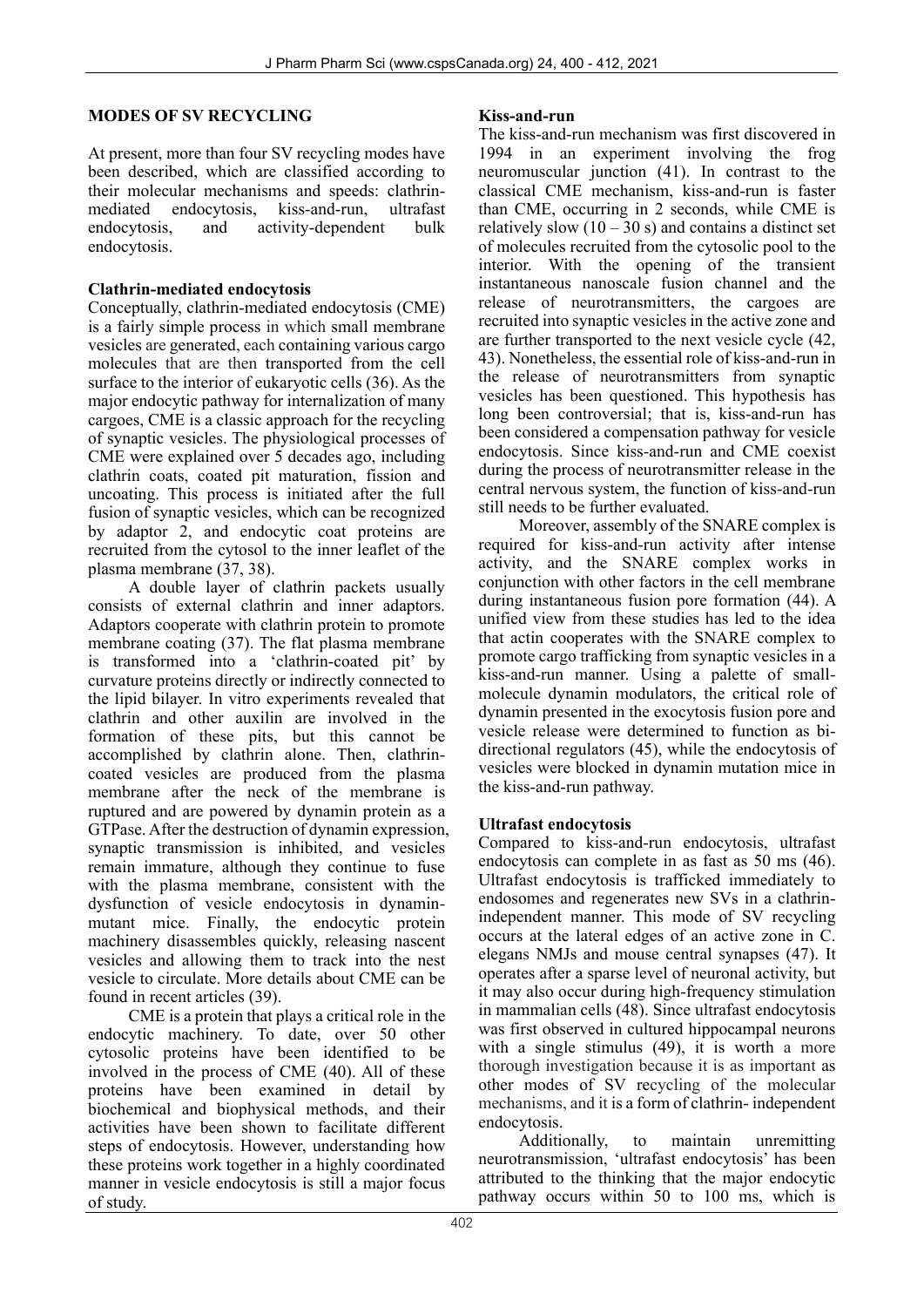characterized by the rapid cycle between the active zone and endocytic sites mediated by dynamin and other relaxation proteins (50). Ultrafast endocytosis has also been observed to share many molecular participants with other endocytic pathways, including kiss-and-run. For example, synaptojanin and endophilin, two key auxilins in kiss-and-run, coordinate scissoring the narrow neck between invaginated budding vesicle and plasma membrane, while the endocytosis fails completely in the presence of inhibitors (51, 52). Ultrafast endocytosis has only recently been discovered; the exact mechanism remains to be elucidated.

#### **Activity-dependent bulk endocytosis**

Another mode for SV recycling is called activitydependent bulk endocytosis (ADBE). Under highfrequency stimulation, ADBE is the dominant mode of SV endocytosis, while CME, kiss-and-run and ultrafast endocytosis occur with stimulation at low activity (53). ADBE is triggered by longer bursts of intense activity with a large flat plasma membrane that has been invaginated to form an intracellular endosome within 1-2 s in a clathrin-independent process. This rigorous procedure of ADBE can be influenced by the activation of phosphatase calcineurin in a calcium-dependent manner (54). Moreover, several studies have reported that the efflux of previously accumulated extracellular calcium promotes the budding of SV from intracellular endosomes, which is driven by endosomal acidification (55, 56). Interestingly, the important role of the actin cytoskeleton in ADBE has been presented, suggesting that the formation of bulk endosomes may be coupled to neuronal activity (57). Although the physiological mechanism of ADBE is unclear, recent studies have indicated that ADBE can recycle typical SV cargoes such as VAMP2 and synaptophysin, while VAMP4 preferentially accumulates by ADBE and plays a vital role in endocytosis (58, 59). Consequently, AP-2 plays a major role in the cargo sorting process due to the shallower membrane curvature of the larger bulk endosomes, whereas AP-1/AP-3 may be involved in smaller endosomes, indicating different adaptor proteins assemble in fresh SVs (60).

#### **SYNAPTIC CYCLE IMPAIRMENT AND NEUROPSYCHIATRIC DISEASES**

Neurotransmitters are released from synaptic vesicles in presynaptic terminals. As the intermediate of reactive SNARE proteins, the assembly and disassembly cycles of SNARE complexes are required in the continuous release of neurotransmitters. The exocytosis of presynaptic terminals requires a tightly coordinated membrane fusion mechanism, whose core components are SNARE-complex and Sec1/Munc18-like proteins. Numerous studies have shown that deficiency of

SNARE protein function and distribution is associated with various neurodegenerative diseases (61). In addition, studies have shown that the deposition of neurotoxic proteins can cause a wide range of neurodegenerative diseases and neuronal dysfunction, characterized by neuronal dysfunction and neuron loss (62). Typically, a-synuclein (a-Syn), the main component of amyloid protein in the Lewy body, is a neural protein expressed on the presynaptic membrane in monomeric form, which is implicated in Lewy body diseases such as Parkinson's disease (63). Aβ is an amyloid protein involved in the pathogenesis of Alzheimer's disease, and the deposition of Aβ is a necessary prerequisite for synaptic dysfunction and precipitation.

#### **Parkinson's disease**

Parkinson's disease (PD) is a neurodegenerative disease characterized by progressive loss of dopaminergic (DAergic) neurons in the nigrostriatal tract projected by the substantia nigra (SN), resulting in decreased levels of dopamine in the striatum and deterioration of motor function in patients. It is speculated that a-Syn plays an important role in the pathogenesis of PD, regulates vesicle exocytosis, including docking, priming and fusion, and is also involved in the assembly of the SNARE complex. With endogenous  $\alpha$ -Syn increasing the availability of synthetic vesicles at the synapse (64), the oligomerization α-Syn contributes to the increased cytotoxicity, and the accumulation of α-Syn showed the degeneration of dopaminergic neurons (65). In one experiment, VAMP2, which acts as a SNARE chaperone, bound to  $\alpha$ -Syn had no effect on vesicle exocytosis, while another assisted in attenuating neurotransmitter release upon restricting synaptic vesicle mobilization and recycling. Considering the uncertain function of presynaptic small protein  $α$ -Syn as a cytosolic regulator, these two different views seem to be controversial. Shin (66) indicated that the capacity of αa-syn could decrease SNAREdependent membrane fusion by reducing the process of vesicle docking, while there was no effect on synaptic transmission in  $\alpha$ -Syn knockout mice (67). Based on the fact that synaptic vesicle (SV) recycling and exocytosis were attenuated upon the deposition of α-Syn, the hypothesis that α-Syn is a physiologic attenuator in the process of neurotransmitter release was proposed (68). However, there are also different opinions that  $\alpha$ -Syn accelerates vesicle docking and increases SNARE complex assembly. In addition, since the N-terminus of α-Syn can interact with the C-terminus of VAMP2, studies have shown that  $\alpha$ -Syn acts as a cross-bridge between vesicles and the plasma membrane (69). Diao et al. (64) used single-vesicle optical microscopy to detect the role of  $\alpha$ -Syn in vesicle clustering and found that  $\alpha$ -Syn could induce vesicle clustering, while PD-related point mutations disrupted vesicle clustering in lipid binding. It has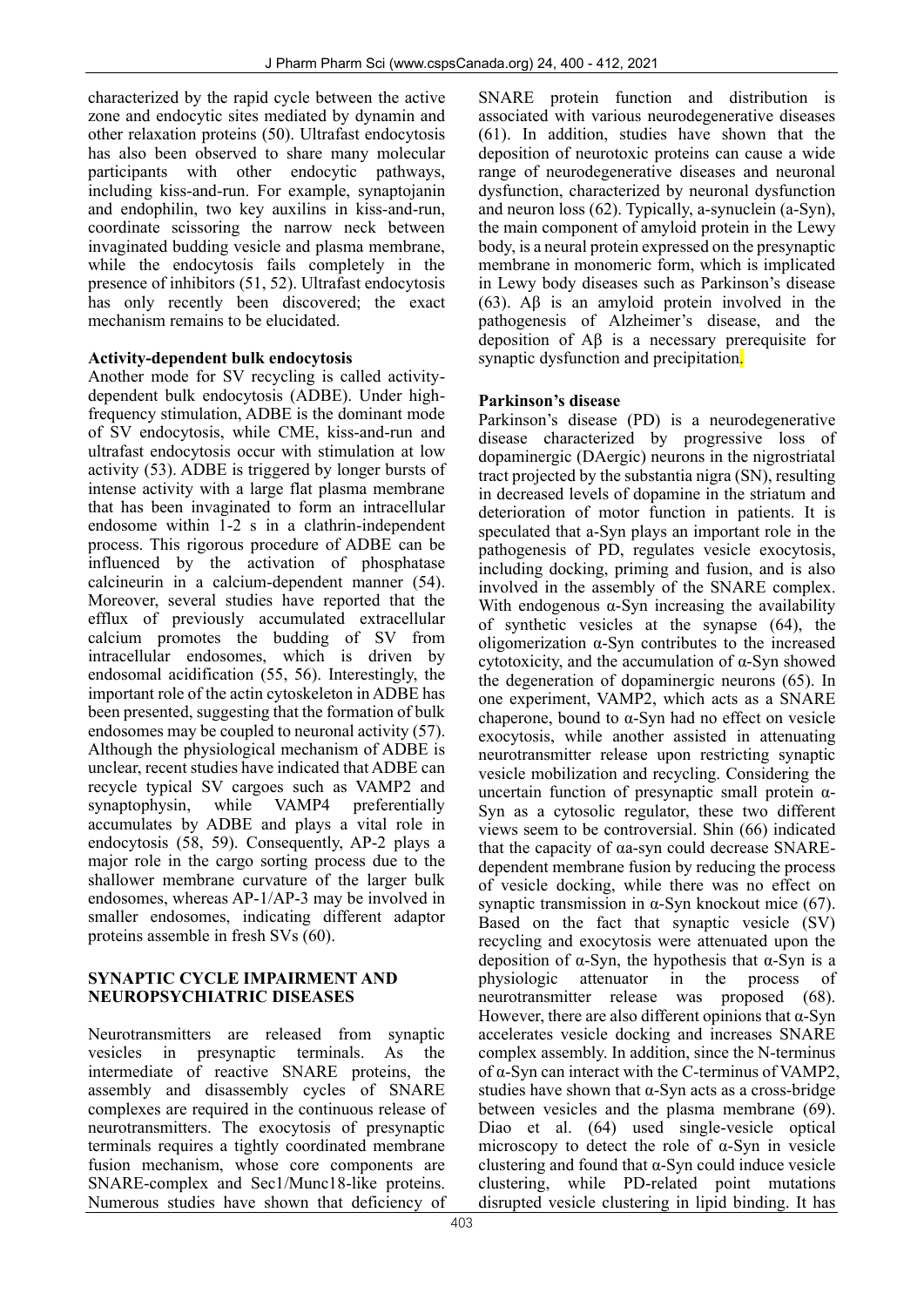also been verified that  $\alpha$ -Syn is related to vesicle priming and fusion pore expansion (70, 71). Therefore, it appears that the effect of  $\alpha$ -Syn on Parkinson's disease is mainly determined by the insufficient number of synaptic vesicles available for neurotransmitter release.

Molecular chaperones have multiple and interactive effects on accumulation. They have been useful targets for PD drug development for the aggregation and degradation of α-synuclein by inhibiting its toxicity. Preclinical studies have shown that three compounds of ansamycin antibiotics are small-molecule inhibitors of Hsp90, including geldanamycin, tanespimycin and alvespimycin. These compounds can reduce the toxicity of  $\alpha$ synuclein and promote its clearance (72). Nilotinib is a tyrosine kinase inhibitor for the treatment of adult leukaemia and has been proven to enhance the autophagy clearance rate of α-synuclein in transgenic mice. In the lentiviral gene transfer model, autophagy can further increase the clearance of αsynuclein and prevent neurodegeneration induced by α-synuclein in mice (73). Anle138b is an oligomer regulator  $[3-(1,3-benzodioxin-5-y])-5-(3$ bromophenyl)-1H pyrazole] that has been shown to prevent the formation and accumulation of αsynuclein oligomers in the brain (74). In the human α-synuclein mouse model, the compound has been indicated to delay the progression of the disease, even after the onset of disease-related motor dysfunction (75). In fact, anle138b markedly inhibited oligomeric volume accumulation, neuronal degeneration, and disease progression in prion disease mouse models and in three different PD mouse models (76).

### **Alzheimer's disease**

Remarkably, recent clinical investigations indicate a strong correlation between intracellular Aβ and the progression of AD symptoms. Synaptophysin, a marker of synaptic vesicles, has been shown to play important roles in calcium ion binding, channel formation, and endocytosis of synaptic vesicle recycling (77-79). Dementia in AD patients was significantly correlated with changes in synaptophysin in the hippocampus and prefrontal cortex (80). It has also been reported that the level of synaptophysin decreased by 25% in patients with AD compared with control subjects, while synaptotagmin and GAP43 levels remained unchanged in patients with mild AD (81). These results suggest that brain synaptic damage is an early case of AD. Moreover, SNARE complexes are substantially reduced in the postmortem brains of AD patients. Studies have shown that presynaptic dysfunction induced by intracellular Aβ oligomers may be the pathophysiological origins of early AD, which is caused by the impairment of SNARE complex formation. In addition, it has been shown that intracellular amyloid-β (Aβ) inhibits SNARE-

mediated exocytosis by impairing the formation of the SNARE complex (82). Aβ42 has been reported to regulate the release of neurotransmitters by blocking the formation of synaptophysin and VAMP2, probably by competing with synaptophysin. Aβ oligomers contribute to decreased neurotransmission efficiency by downregulating synapse density (83). In addition, Aβ may cooperate with α-Syn to inhibit SNARE-mediated vesicle fusion and cognitive dysfunction in APP/PS1 transgenic mice, showing disruption of the vesicle cycle (82). Furthermore, a clinical study (84) showed a significant negative correlation between the duration of dementia and the levels of VAMP2. In addition, the expression of VAMP1 in the brain may also modify the risk and pathophysiology of Alzheimer's disease (85). In the early stage of AD, the expression of SNARE complex-related proteins was upregulated before pathological α-Syn extensively accumulated as a compensation for synaptic failure. Meanwhile, some other pathological proteins such as tau protein also contribute to the formation of SNARE complexes and the function of neurons in AD (86, 87). Given the role of clathrin in amyloid precursor protein (APP) trafficking and sorting, clathrin dysfunction can cause the development of dementia, accompanied by neuron loss and clathrin-mediated endocytosis dysfunction. Previous studies have shown that the binding ability of APP to clathrin is decreased in neural stem cells of AD patients, which is related to the activation of Fyn Tyr kinase and the increase in APP Tyr phosphorylation (88). Thus, defects in the synaptic vesicle cycle may participate in the occurrence of AD.

Immunotherapy stimulates the host immune system to identify and attack Aβ or produce antibodies and improve the clearance rate of Aβ oligomers or plaques, thus preventing plaque deposition. One of these β vaccines is CAD106, which is currently undergoing clinical trials  $(89)$ . Effective Aβ antibody titres of various IgG subclasses have been induced, which mainly recognize the Aβ 3-6 epitope. The sdpm1 protein can bind to the Aβ40 and Aβ42 tetramers, which prevent the accumulation of the Aβ amyloid protein. Aβ42 immunization can clear amyloid plaques among patients with Alzheimer's disease but cannot prevent progressive neurodegeneration (90). A recent study showed that programmed death-1 (PD-1) inhibitors are FDA-approved anticancer drugs that may effectively clear Aβ plaques and enhance cognitive ability in mouse models of Alzheimer's disease (91). Aβ can be degraded by various peptidases and proteases, collectively known as Aβ-degrading protease (Aβ DPS). Proteases that degrade Aβ play a vital role in Aβ degradation and may become good targets for the treatment of Alzheimer's disease (92).

### **Huntington's disease**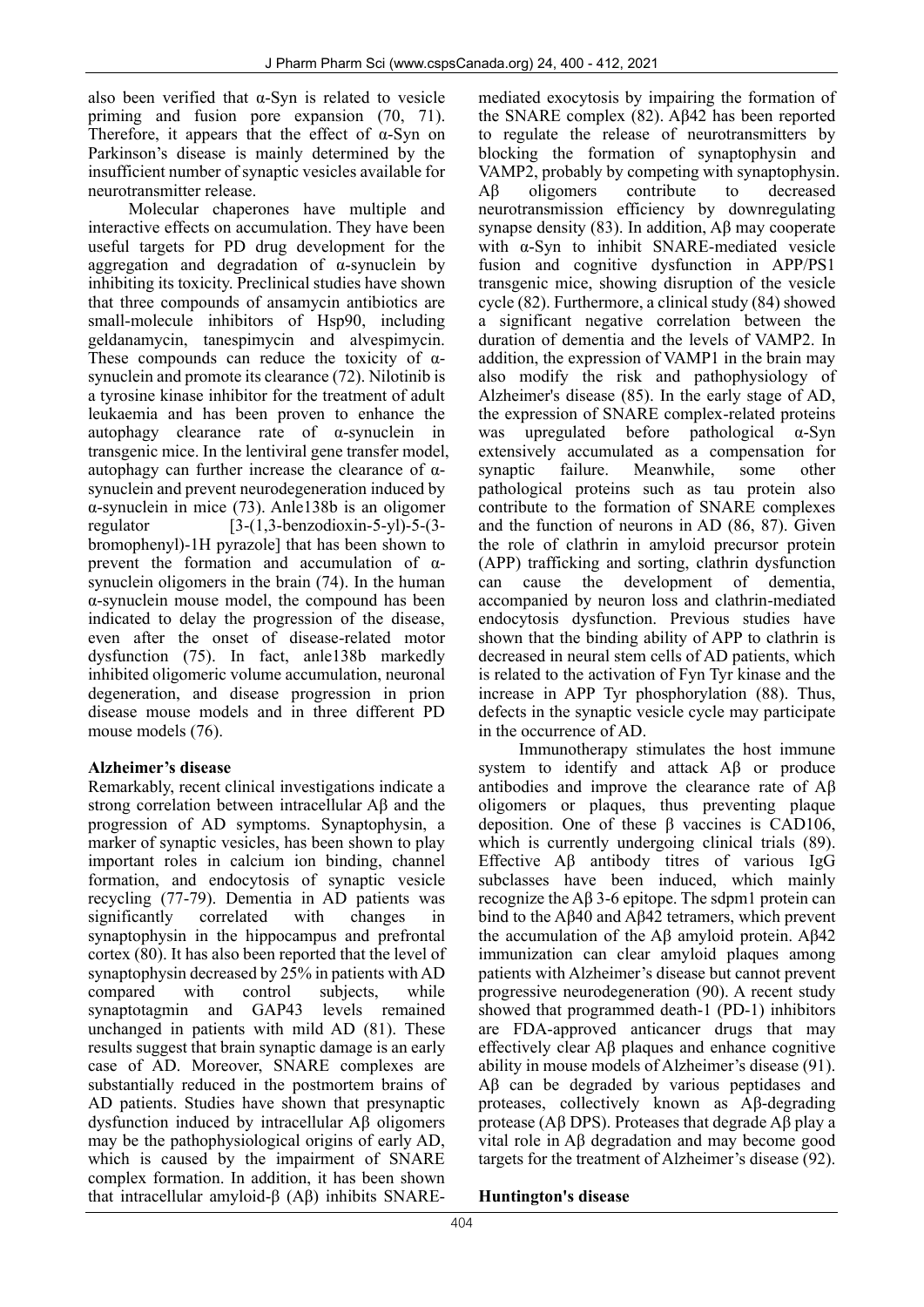Huntington's disease (HD) is an autosomal dominant neurodegenerative disorder characterized by its main feature of progressive motor disturbances. It is caused by the accumulation of huntingtin protein (HTT) induced by CAG expansion in the gene. It has been reported that HTT over-expression can block the assembly of SNARE complexes and SNARE complex-mediated vesicle exocytosis (93). Recent studies have indicated that the insufficient release of presynaptic neurotransmitters is characterized by changes in function and distribution, accompanied by loss of SNAP-25 and rabphilin 3a, which are involved in vesicle docking and recycling (94). According to Rafael et al. (95), transgenic mice expressing a mutant form of htt (R6/1 mice) showed higher depression sensitivity under high-frequency stimulation and increased expression of synaptic vesicle proteins, such as VAMP1/2, SNAP-25, synaptobrevin 1/2 and cysteine string protein-a, while no changes were detected in the size and dynamics of the recycling synaptic vesicle pool at the neuromuscular junction (96). Moreover, it has been demonstrated that N-type voltage-gated Ca2+ channels (Cav2.2) decrease on the cell surface, accompanied by reduced glutamate release, which is induced by blocking the interaction between Cav2.2 and syntaxin-1A, suggesting the involvement of Cav2.2 in presynaptic neurotransmitter release (97). Therefore, it appears that synaptic dysfunction in Huntington's disease is mainly caused by the accumulation of protein HTT polymerization through affecting presynaptic vesicle exocytosis.

Reducing the level of mHTT can improve its toxicity in various models. In a transgenic Huntington's disease mouse model that expresses an inducible N-terminal fragment of mHTT, the reversibility of neuropathology and motor dysfunction was turned off (98). The reduced delivery of short hairpin RNA (shRNA), small interfering RNA (siRNA) or antisense oligonucleotides to mHTT attenuates neuropathological and disease-related phenotypes in several mouse models (99-102). CRISPR/Cas9 mediated mHTT genome editing improves neurotoxicity in Huntington's disease (103). By catalysing the antisense oligonucleotide (ASO) mediated by RNase H, it is proven that the short injection of CSF into a symptomatic HD mouse model not only delays the progression of the disease but also mediates the continuous reversal of the disease phenotype, which lasts longer than that of Huntington. The reduction in the wild huntingtin protein and the decrease in the mutant huntingtin protein all produce the same continuous disease reversal (104).

# **Depression**

Depression is a common mental disorder and the leading cause of disability worldwide. According to the latest statistical figures from the World Health Organization (WHO), depression affects approximately 300 million people worldwide and is extremely harmful to society. The National Institute of Mental Health (2020) estimates that multiple factors are involved in the development of depression, including genetic, biological, psychological factors and other factors.

In recent years, numerous studies have indicated the important roles of neurotransmission, synaptic structure and function, and abnormal neural circuits in the pathogenesis of depression (105-107). Although a number of hypotheses on the pathogenesis of depression have been proposed, including the 'monoamine hypothesis', the 'neuroplasticity hypothesis', and the 'glutamate and GABA imbalance hypothesis', the exact pathological mechanisms of depression have not been determined. Due to the limitation of intervention targets, there are no fast, effective and safe treatment drugs for this disease.

Antidepressants such as SSRIs or SSNIs that increase the synaptic concentrations of monoamines, particularly noradrenaline and serotonin, by various mechanisms can improve depressive symptoms (108). Additional evidence found that the antihypertensive reserpine depletes storage vesicles containing noradrenaline and other monoamines and produces an anti-depressive effect (109). These findings led to the adoption of the monoamine hypothesis for depression, implying that the underlying basis for depression is deficiency of central noradrenaline and/or serotonin, especially at the synaptic level. Furthermore, in clinical and animal models, numerous studies have found decreased levels of GABA and increased levels of glutamate in plasma, cerebrospinal fluid, and brain tissue in depressed patients (110, 111). In depression, short-term synapses are regulated by the interaction of neurexin/N-ethylmaleimide sensitive factor (NSF), resulting in impaired exocytosis through the failed disassembly of the SNARE complex (112). Meanwhile, it has also been proposed that NSF plays ancillary roles in regulating the spatial organization and in replenishing t-SNAREs to the active zone for subsequent vesicle priming (113). Taken together, this evidence implies that abnormal vesicle release may be closely associated with depression, but the underlying molecular mechanism remains unclear.

Studies have indicated that the reduction in vesicular exocytosis induced by fluoxetine (FLX) may be explained by reducing the protein levels of the main components of the SNARE core complex (SNAP-25 and VAMP-2). Additionally, these changes may be the consequence of calcium influx, which interrupts the activation of protein kinase C (PKC). This interruption is due to the direct inhibition of presynaptic P/Q VGCCs by FLX (114). In the treatment of major depression, one of the most notable findings is that a single dose of ketamine infusion can cause a rapid and sustained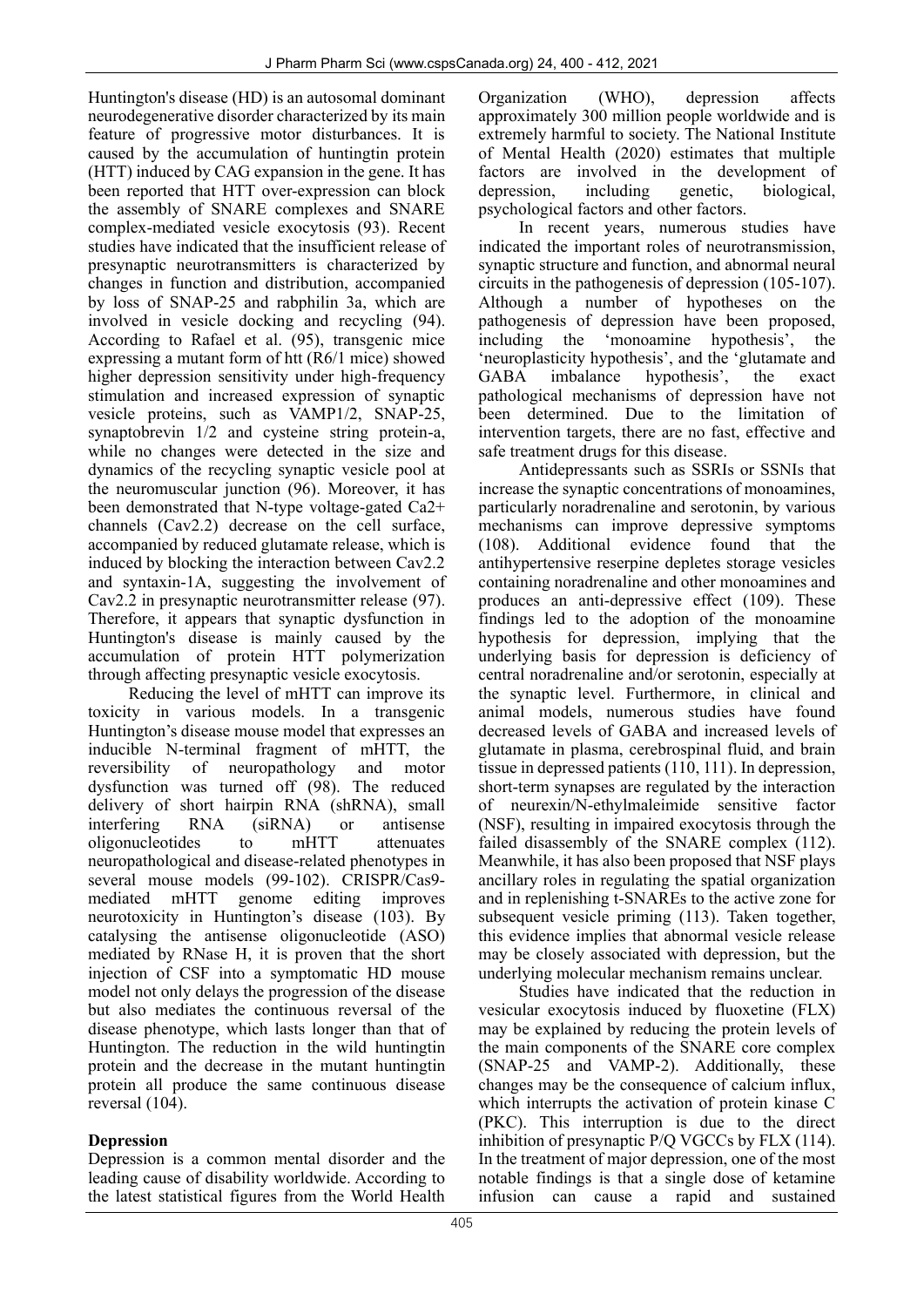antidepressant effect among patients with drugresistant depression. Ketamine-induced changes in glutamatergic tension in the HIPP and PFC trigger a molecular cascade associated with neural plasticity and then regulate the synthesis of synaptic proteins that are involved in synaptic formation (e.g., synapsin-I) and presynaptic release (e.g., synaptic fusion protein-I; Syx) (115-117). Indeed, the administration of acute low-dose ketamine has been demonstrated to rapidly increase synapsin-I protein levels and reduce the (2-ethylmaleimide sensitive factor attachment protein receptor) complex of SNARE (synaptosome preparations of soluble hip and/or PFC) composed of Syx (118).

# **Schizophrenia**

Schizophrenia is a multifactorial, serious psychiatric disorder with disturbances in perception, cognition, and social function caused by the interplay between environmental and genetic factors (119). The treatment of schizophrenia is far from solved, partially due to the poor understanding of its underlying pathological mechanisms. Several hypotheses have been developed to address the dysregulations of the dopamine, glutamate and GABA pathways, which are involved in schizophrenia (120-122). The dopaminergic hypothesis posits that schizophrenia is induced by transmission in the basal ganglia. Recently, studies have shown that antipsychotics used to reduce the symptoms of schizophrenia decrease dopamine transmission by blocking dopamine D2 receptors (123, 124). This is consistent with evidence of an increased density of D2 receptors in schizophrenic human postmortem brains (125). The glutamate hypothesis posits that a deficit in glutamate neurotransmission underlies a substantial portion of the dysfunction seen in schizophrenia (122). There are three major types of glutamate receptors. Among them, NMDA receptors (NMDARs) play an important role in this hypothesis. It has been reported that certain drugs of abuse, such as ketamine, cause a constellation of symptoms that are seen in schizophrenia, which implies that NMDA receptors are involved in schizophrenia (126). Meanwhile, studies have shown that a decrease in NMDA receptor signalling in interneurons can induce cellular and behavioural changes in schizophrenia (122). Additionally, these two pathways involve a distinct molecular mechanism, but emerging evidence suggests alterations in neurotransmitter release in both hypotheses in schizophrenia. Much research has focused on determining whether presynaptic signalling proteins are involved in schizophrenia. Although data are sometimes inconsistent, different studies have found that abnormalities in the SNARE complex and its associated interacting proteins, key proteins responsible for vesicle release, might be involved in the pathogenesis of schizophrenia. Significantly,

most of the studies have found that several protein machines involved in regulating synaptic vesicle transport in the brains of schizophrenic patients are decreased, such as synaptophysin, synapsin SNAP-25 and complexin 1/2 in the hippocampus (119). Altogether, these findings indicate a dysfunctional presynaptic vesicle release implicated in schizophrenia.

The effects of antipsychotics on trap protein levels and protein-protein interactions in the rat striatum are different from the effects in schizophrenia. For rats, haloperidol increases the levels of all three proteins in the striatum, while clozapine increases the levels of vamp. These results are consistent with previous reports in other rat brain regions (127, 128) and with ultrastructural studies of the effects of haloperidol on the striatum (129-131). Morphine has been reported to reduce the formation of the SNARE complex (132). Notably, in the experimental system, synthetic peptides formed by a modified SNARE complex markedly protected hippocampal neurons against glutamate-mediated neurotoxicity (133). Because of the inhibitory activity of SNARE complex formation and neuronal exocytosis, these synthetic peptides are potential drug development candidates for the treatment of neurological disorders.

# **CONCLUSION**

Numerous studies have shown that presynaptic vesicle-mediated neurotransmitter and neuropeptide release is crucial in neurotransmission, synapse formation and remodelling, as well as the establishment of neural circuits, to maintain the normal function in the brain. Dysfunctional vesicle release in various neurotransmitter systems is closely associated with a variety of neuropsychiatric diseases, particularly depression (134), but its molecular mechanism remains unclear.

With the further understanding of the synaptic vesicle cycle, single-molecule smFRET imaging technology will be needed to monitor the interaction between proteins in real time to explore SNAREmediated membrane fusion (118, 135-137). It is expected that the precise role of related proteins in neurotransmitter release will be further expanded with the application of advanced bioanalytical techniques. Therefore, further investigations of the mechanisms of protein machinery components that regulate the transport and release of vesicles are warranted to elucidate their roles in the physiological and pathological processes of the development of neurological disorders. This will contribute to the investigation of new treatment targets for neurological disorders.

**AUTHOR CONTRIBUTIONS.** L.J.Z conceived the project; C.C. wrote the manuscript; L.J.Z. drafted and revised the manuscript; C.C.Z revised the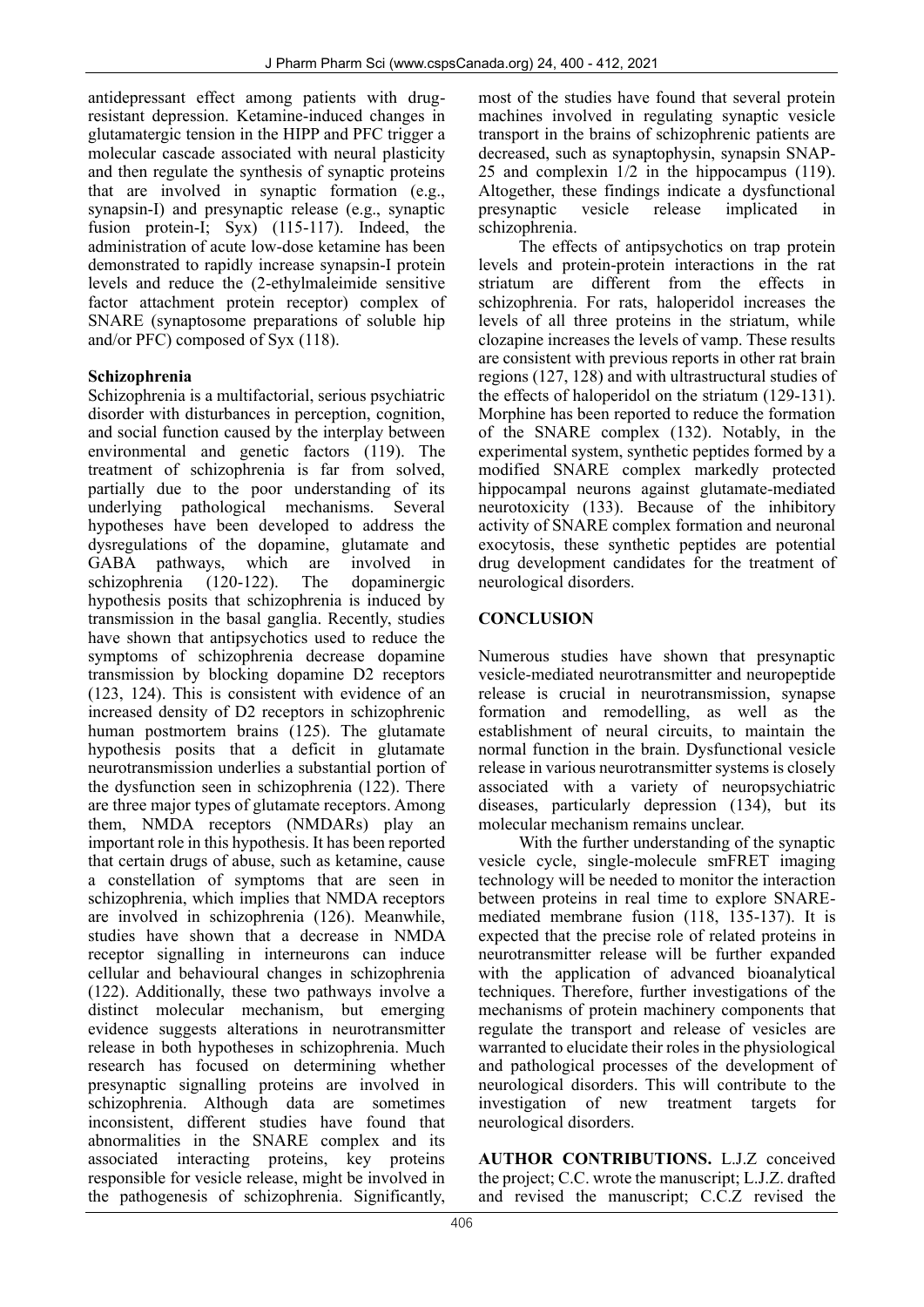manuscript. All authors reviewed and approved the final version of the manuscript.

**ACKNOWLEDGEMENTS.** This work was supported by the National Natural Science Foundation of China (31671107 and 31970951), and the Natural Science Foundation of Jiangsu Province (BK20170021).

**CONFLICT OF INTEREST.** Authors declared no conflict of interest.

# **REFERENCES**

- 1. Pieribone VA, Shupliakov O, Brodin L, Hilfiker-Rothenfluh S, Czernik AJ, Greengard P. Distinct pools of synaptic vesicles in neurotransmitter release. Nature, 375(6531):493-7, 1995.
- 2. Rizzoli SO, Betz WJ. Synaptic vesicle pools. Nat Rev Neurosci, 6(1):57-69, 2005.
- 3. Cousin MA. A (free) radical approach reveals the physiological function of different synaptic vesicle pools. J Physiol, 595(4):1005-6, 2017.
- 4. Wesseling JF. Considerations for Measuring Activity-Dependence of Recruitment of Synaptic Vesicles to the Readily Releasable Pool. Front Synaptic Neurosci, 11:32, 2019.
- 5. Tarnow E. Short term memory may be the depletion of the readily releasable pool of presynaptic neurotransmitter vesicles of a metastable long term memory trace pattern. Cogn Neurodyn, 3(3):263-9, 2009.
- 6. Rizzoli SO, Jahn RJT. Kiss‐and‐run, Collapse and ' Readily Retrievable' Vesicles. 8(9):1137-44, 2007.
- 7. Pyle JL, Kavalali ET, Piedrasrenteria ES, Tsien RWJN. Rapid Reuse of Readily Releasable Pool Vesicles at Hippocampal Synapses. 28(1):221-31, 2000.
- 8. Li Z, Burrone J, Tyler WJ, Hartman KN, Albeanu DF, Murthy VN. Synaptic vesicle recycling studied in transgenic mice expressing synaptopHluorin. Proc Natl Acad Sci U S A, 102(17):6131-6, 2005.
- 9. Denker A, Krohnert K, Buckers J, Neher E, Rizzoli SO. The reserve pool of synaptic vesicles acts as a buffer for proteins involved in synaptic vesicle recycling. Proc Natl Acad Sci U S A,  $108(41)$ :17183-8, 2011.
- 10. Piccoli G, Condliffe SB, Bauer M, Giesert F, Boldt K, De Astis S, et al. LRRK2 controls synaptic vesicle storage and mobilization within the recycling pool. J Neurosci, 31(6):2225-37, 2011.
- 11. Pyott SJ, Rosenmund CJTJoP. The effects of temperature on vesicular supply and release in autaptic cultures of rat and mouse

hippocampal neurons. 539(2):523-35, 2002.

- 12. Stevens CF, Sullivan JM. Regulation of the readily releasable vesicle pool by protein kinase C. Neuron, 21(4):885-93, 1998.
- 13. Jung J, Loy K, Schilling E, Rother M, Brauner JM, Huth T, et al. The Antidepressant Fluoxetine Mobilizes Vesicles to the Recycling Pool of Rat Hippocampal Synapses During High Activity. 49(2):916-30, 2014.
- 14. Jung J, Loy K, Schilling EM, Rother M, Brauner JM, Huth T, et al. Erratum to: The Antidepressant Fluoxetine Mobilizes Vesicles to the Recycling Pool of Rat Hippocampal Synapses During High Activity. Mol Neurobiol, 54(4):3117, 2017.
- 15. Fernandezalfonso T, Ryan TAJBCB. A heterogeneous "resting" pool of synaptic vesicles that is dynamically interchanged across boutons in mammalian CNS synapses. 36(1):87-100, 2008.
- 16. Vasileva M, Horstmann H, Geumann C, Gitler D, Kuner T. Synapsin-dependent reserve pool of synaptic vesicles supports replenishment of the readily releasable pool under intense synaptic transmission. Eur J Neurosci, 36(8):3005-20, 2012.
- 17. Schroeter A, Wen S, Molders A, Erlenhardt N, Stein V, Klocker N. Depletion of the AMPAR reserve pool impairs synaptic plasticity in a model of hepatic encephalopathy. Mol Cell Neurosci, 68:331-9, 2015.
- 18. Kim SH, Ryan TAJN. CDK5 serves as a major control point in neurotransmitter release. 67(5):797-809, 2010.
- 19. Yu H, Shen C, Liu Y, Menasche BL, Ouyang Y, Stowell MHB, et al. SNARE zippering requires activation by SNARE-like peptides in Sec1/Munc18 proteins. Proc Natl Acad Sci U S A, 115(36):E8421-E9, 2018.
- 20. Japel M, Gerth F, Sakaba T, Bacetic J, Yao L, Koo SJ, et al. Intersectin-Mediated Clearance of SNARE Complexes Is Required for Fast Neurotransmission. Cell Rep, 30(2):409-20 e6, 2020.
- 21. Abbineni PS, Coorssen JR. Sphingolipids modulate docking, Ca(2+) sensitivity and membrane fusion of native cortical vesicles. Int J Biochem Cell Biol, 104:43-54, 2018.
- 22. Wang SSH, Held RG, Wong MY, Liu C, Karakhanyan A, Kaeser PS. Fusion Competent Synaptic Vesicles Persist upon Active Zone Disruption and Loss of Vesicle Docking. Neuron, 91(4):777-91, 2016.
- 23. Han GA, Malintan NT, Saw NM, Li L, Han L, Meunier FA, et al. Munc18-1 domain-1 controls vesicle docking and secretion by interacting with syntaxin-1 and chaperoning it to the plasma membrane. Mol Biol Cell, 22(21):4134-49, 2011.
- 24. Magdziarek M, Bolembach AA, Stepien KP,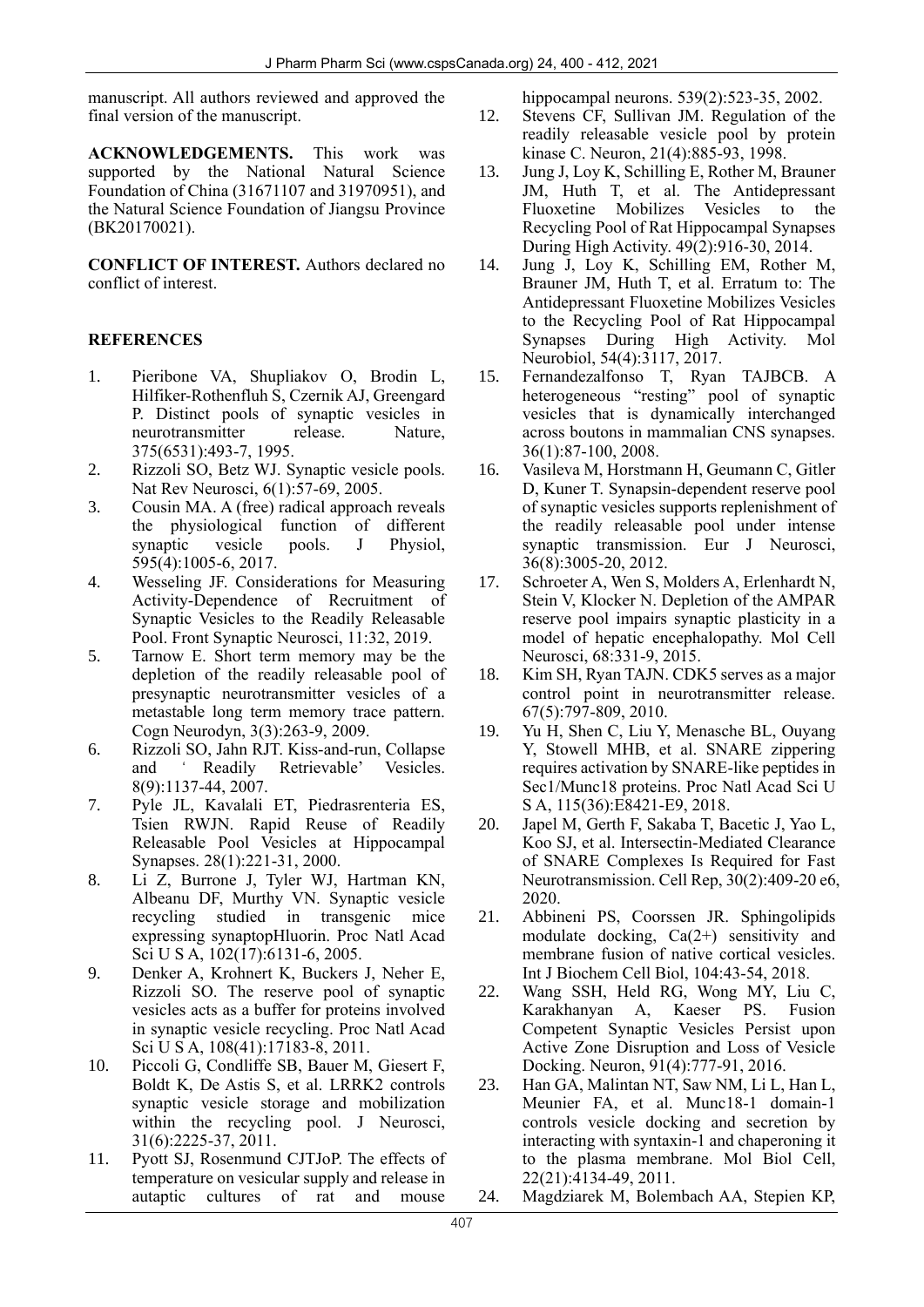Quade B, Liu X, Rizo J. Re-examining how Munc13-1 facilitates opening of syntaxin-1. Protein Sci, 2020.

- 25. Jiao J, He M, Port SA, Baker RW, Xu Y, Qu H, et al. Munc18-1 catalyzes neuronal SNARE assembly by templating SNARE association. Elife, 7, 2018.
- 26. Lakomek NA, Yavuz H, Jahn R, Perez-Lara A. Structural dynamics and transient lipid binding of synaptobrevin-2 tune SNARE assembly and membrane fusion. Proc Natl Acad Sci U S A, 116(18):8699-708, 2019.
- 27. Wang C, Tu J, Zhang S, Cai B, Liu Z, Hou S, et al. Different regions of synaptic vesicle membrane regulate VAMP2 conformation for the SNARE assembly. Nat Commun, 11(1):1531, 2020.
- 28. Yoon TY, Munson M. SNARE complex assembly and disassembly. Curr Biol, 28(8):R397-R401, 2018.
- 29. Melia TJ, Weber T, McNew JA, Fisher LE, Johnston RJ, Parlati F, et al. Regulation of membrane fusion by the membrane-proximal coil of the t-SNARE during zippering of SNAREpins. J Cell Biol, 158(5):929-40, 2002.
- 30. Yang Y, Shin JY, Oh JM, Jung CH, Hwang Y, Kim S, et al. Dissection of SNARE-driven membrane fusion and neuroexocytosis by wedging small hydrophobic molecules into the SNARE zipper. Proc Natl Acad Sci U S A, 107(51):22145-50, 2010.
- 31. Grushin K, Wang J, Coleman J, Rothman JE, Sindelar CV, Krishnakumar SS. Structural basis for the clamping and  $Ca(2+)$  activation of SNARE-mediated fusion by synaptotagmin. Nat Commun, 10(1):2413, 2019.
- 32. He R, Zhang J, Yu Y, Jizi L, Wang W, Li M. New Insights Into Interactions of Presynaptic Calcium Channel Subtypes and SNARE Proteins in Neurotransmitter Release. Front Mol Neurosci, 11:213, 2018.
- 33. Sharma S, Lindau M. Molecular mechanism of fusion pore formation driven by the neuronal SNARE complex. Proc Natl Acad Sci U S A, 115(50):12751-6, 2018.
- 34. Song H, Wickner W. Tethering guides fusioncompetent trans-SNARE assembly. Proc Natl Acad Sci U S A, 116(28):13952-7, 2019.
- 35. Vivona S, Cipriano DJ, O'Leary S, Li YH, Fenn TD, Brunger AT. Disassembly of all SNARE complexes by N-ethylmaleimidesensitive factor (NSF) is initiated by a conserved 1:1 interaction between alphasoluble NSF attachment protein (SNAP) and SNARE complex. J Biol Chem, 288(34):24984-91, 2013.
- 36. HT M, biology BEJNrMc. Molecular mechanism and physiological functions of clathrin-mediated endocytosis. 12(8):517-33, 2011.
- 37. Gulbranson DR, Crisman L, Lee M, Ouyang Y, Menasche BL, Demmitt BA, et al. AAGAB Controls AP2 Adaptor Assembly in Clathrin-Mediated Endocytosis. Dev Cell, 50(4):436- 46 e5, 2019.
- 38. Manna PT, Gadelha C, Puttick AE, Field MC. ENTH and ANTH domain proteins participate in AP2-independent clathrin-mediated endocytosis. J Cell Sci, 128(11):2130-42, 2015.
- 39. Kaksonen M, Roux A. Mechanisms of clathrin-mediated endocytosis. Nat Rev Mol Cell Biol, 19(5):313-26, 2018.
- 40. Baschieri F, Porshneva K, Montagnac G. Frustrated clathrin-mediated endocytosis causes and possible functions. J Cell Sci, 133(11), 2020.
- 41. Fesce R, Grohovaz F, Valtorta F, Meldolesi J. Neurotransmitter release: fusion or 'kiss-andrun'? Trends in Cell Biology, 4(1):1-4, 1994.
- 42. Ferrarelli LK. Kiss-and-run or a full commitment? Science, 356(6344):1243-5, 2017.
- 43. Wen X, Saltzgaber GW, Thoreson WB. Kissand-Run Is a Significant Contributor to Synaptic Exocytosis and Endocytosis in Photoreceptors. Front Cell Neurosci, 11:286, 2017.
- 44. Alabi AA, Tsien RW. Perspectives on kissand-run: role in exocytosis, endocytosis, and neurotransmission. Annu Rev Physiol, 75:393-422, 2013.
- 45. Jackson J, Papadopulos A, Meunier F, McCluskey A, Robinson P, Keating D. Small molecules demonstrate the role of dynamin as a bi-directional regulator of the exocytosis fusion pore and vesicle release. Molecular psychiatry, 20, 2015.
- 46. Watanabe S, Rost BR, Camachoperez M, Davis MW, Sohlkielczynski B, Rosenmund C, et al. Ultrafast endocytosis at mouse hippocampal synapses. 504(7479):242-7, 2013.
- 47. Watanabe S, Liu Q, Davis MW, Hollopeter G, Thomas N, Jorgensen NB, et al. Ultrafast endocytosis at Caenorhabditis elegans neuromuscular junctions. 2(2), 2013.
- 48. Soykan T, Kaempf N, Sakaba T, Vollweiter D, Goerdeler F, Puchkov D, et al. Synaptic Vesicle Endocytosis Occurs on Multiple Timescales and Is Mediated by Formin-Dependent Actin Assembly. Neuron, 93(4):854-66 e4, 2017.
- 49. Watanabe S, Rost BR, Camacho-Pérez M, Davis MW, Söhl-Kielczynski B, Rosenmund C, et al. Ultrafast endocytosis at mouse hippocampal synapses. Nature, 504(7479):242-7, 2013.
- 50. Mahapatra S, Fan F, Lou X. Tissue-specific dynamin-1 deletion at the calyx of Held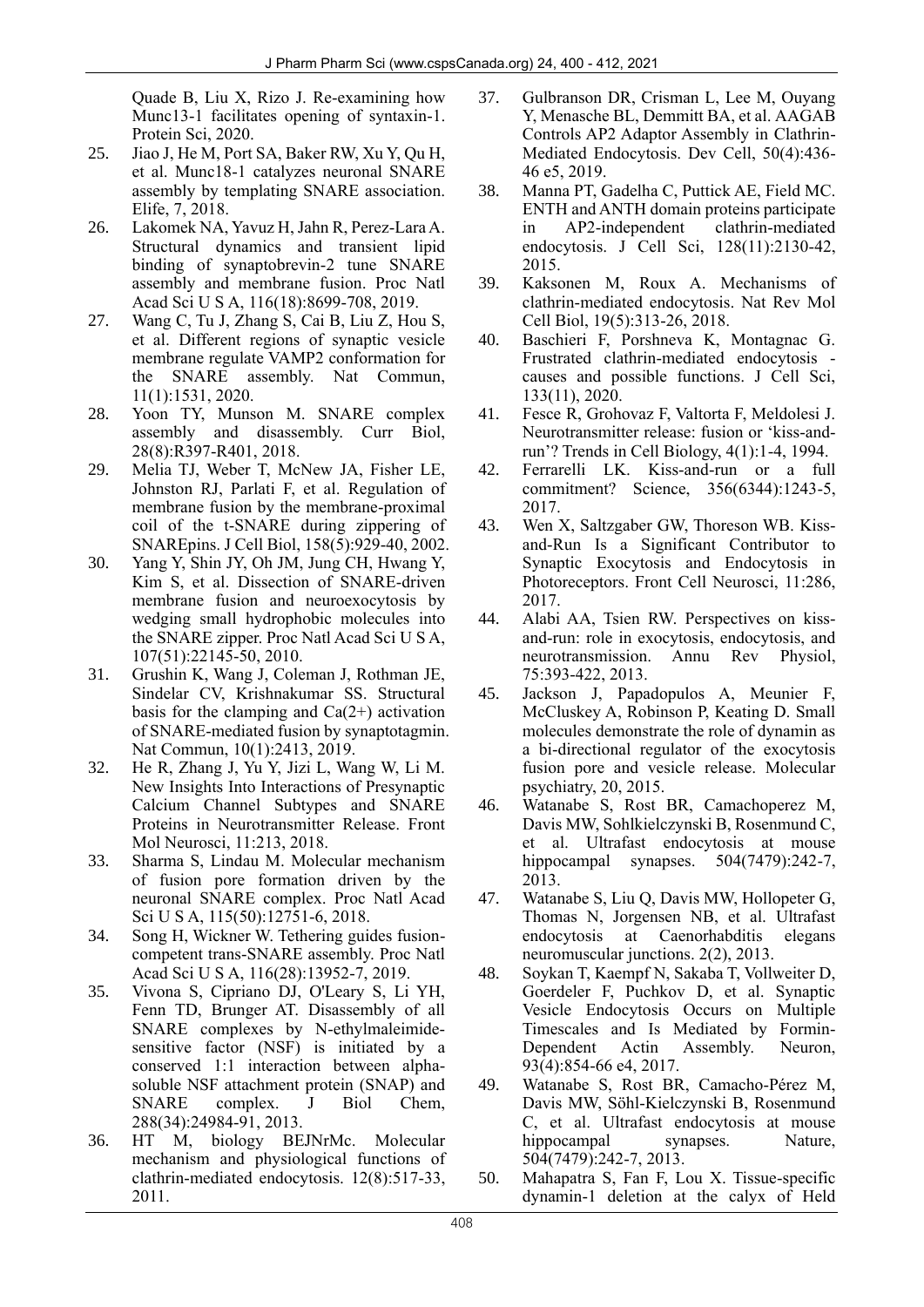decreases short-term depression through a mechanism distinct from vesicle resupply. Proc Natl Acad Sci U S A, 113(22):E3150-8, 2016.

- 51. Watanabe S, Mamer LE, Raychaudhuri S, Luvsanjav D, Eisen J, Trimbuch T, et al. Synaptojanin and Endophilin Mediate Neck Formation during Ultrafast Endocytosis. Neuron, 98(6):1184-97 e6, 2018.
- 52. Yu SC, Janosi B, Liewald JF, Wabnig S, Gottschalk A. Endophilin A and B Join Forces With Clathrin to Mediate Synaptic Vesicle Recycling in Caenorhabditis elegans. Front Mol Neurosci, 11:196, 2018.
- 53. Cheung G, Jupp OJ, Cousin MA. Activitydependent bulk endocytosis and clathrindependent endocytosis replenish specific synaptic vesicle pools in central nerve terminals. J Neurosci, 30(24):8151-61, 2010.
- 54. G C, neurochemistry CMJJo. Synaptic vesicle generation from activity-dependent bulk endosomes requires a dephosphorylationdependent dynamin-syndapin interaction. 151(5):570-83, 2019.
- 55. Morton A, Marland JR, Cousin MA. Synaptic vesicle exocytosis and increased cytosolic calcium are both necessary but not sufficient for activity-dependent bulk endocytosis. J Neurochem, 134(3):405-15, 2015.
- 56. Cheung G, Cousin MA. Synaptic Vesicle Generation from Activity-Dependent Bulk Endosomes Requires Calcium and Calcineurin. The Journal of Neuroscience, 33(8):3370, 2013.
- 57. Kokotos AC, Low DWJTJoN. Myosin II and Dynamin Control Actin Rings to Mediate Fission during Activity-Dependent Bulk Endocytosis. 35(23):8687-8, 2015.
- 58. Nicholson-Fish JC, Kokotos AC, Gillingwater TH, Smillie KJ, Cousin MA. VAMP4 Is an Essential Cargo Molecule for Activity-Dependent Bulk Endocytosis. Neuron, 88(5):973-84, 2015.
- 59. Kokotos AC, Peltier J, Davenport EC, Trost M, Cousin MA. Activity-dependent bulk endocytosis proteome reveals a key presynaptic role for the monomeric GTPase Rab11. Proc Natl Acad Sci U S A, 115(43):E10177-E86, 2018.
- 60. Silm K, Yang J, Marcott PF, Asensio CS, Eriksen J, Guthrie DA, et al. Synaptic Vesicle Recycling Pathway Determines Neurotransmitter Content and Release Properties. Neuron, 102(4):786-800 e5, 2019.
- 61. Hou C, Wang Y, Liu J, Wang C, Long J. Neurodegenerative Disease Related Proteins Have Negative Effects on SNARE-Mediated Membrane Fusion in Pathological Confirmation. Front Mol Neurosci, 10:66, 2017.
- 62. Lee YI, Kim YG, Pyeon HJ, Ahn JC, Logan S, Orock A, et al. Dysregulation of the SNAREbinding protein Munc18-1 impairs BDNF secretion and synaptic neurotransmission: a novel interventional target to protect the aging brain. Geroscience, 41(2):109-23, 2019.
- 63. Mukaetova-Ladinska EB, Xuereb JH, Garcia-Sierra F, Hurt J, Gertz HJ, Hills R, et al. Lewy body variant of Alzheimer's disease: selective neocortical loss of t-SNARE proteins and loss of MAP2 and alpha-synuclein in medial temporal lobe. ScientificWorldJournal, 9:1463-75, 2009.
- 64. Diao J, Burre J, Vivona S, Cipriano DJ, Sharma M, Kyoung M, et al. Native alphasynuclein induces clustering of synapticvesicle mimics via binding to phospholipids and synaptobrevin-2/VAMP2. Elife, 2:e00592, 2013.
- 65. Hogen T, Levin J, Schmidt F, Caruana M, Vassallo N, Kretzschmar H, et al. Two different binding modes of alpha-synuclein to lipid vesicles depending on its aggregation state. Biophys J, 102(7):1646-55, 2012.
- 66. Lai Y, Kim S, Varkey J, Lou X, Song JK, Diao J, et al. Nonaggregated alpha-synuclein influences SNARE-dependent vesicle docking via membrane binding. Biochemistry, 53(24):3889-96, 2014.
- 67. Nemani VM, Lu W, Berge V, Nakamura K, Onoa B, Lee MK, et al. Increased expression of alpha-synuclein reduces neurotransmitter release by inhibiting synaptic vesicle reclustering after endocytosis. Neuron, 65(1):66-79, 2010.
- 68. Sun J, Wang L, Bao H, Premi S, Das U, Chapman ER, et al. Functional cooperation of alpha-synuclein and VAMP2 in synaptic vesicle recycling. Proc Natl Acad Sci U S A, 116(23):11113-5, 2019.
- 69. Huang M, Wang B, Li X, Fu C, Wang C, Kang X. alpha-Synuclein: A Multifunctional Player in Exocytosis, Endocytosis, and Vesicle Recycling. Front Neurosci, 13:28, 2019.
- 70. Wang C, Ma Z, Yan DY, Liu C, Deng Y, Liu W, et al. Alpha-Synuclein and Calpains Disrupt SNARE-Mediated Synaptic Vesicle Fusion During Manganese Exposure in SH-SY5Y Cells. Cells, 7(12), 2018.
- 71. Logan T, Bendor J, Toupin C, Thorn K, Edwards RH. alpha-Synuclein promotes dilation of the exocytotic fusion pore. Nat Neurosci, 20(5):681-9, 2017.
- 72. Kim YS, Alarcon SV, Lee S, Lee MJ, Giaccone G, Neckers L, et al. Update on Hsp90 inhibitors in clinical trial. Curr Top Med Chem, 9(15):1479-92, 2009.
- 73. Hebron ML, Lonskaya I, Moussa CE. Nilotinib reverses loss of dopamine neurons and improves motor behavior via autophagic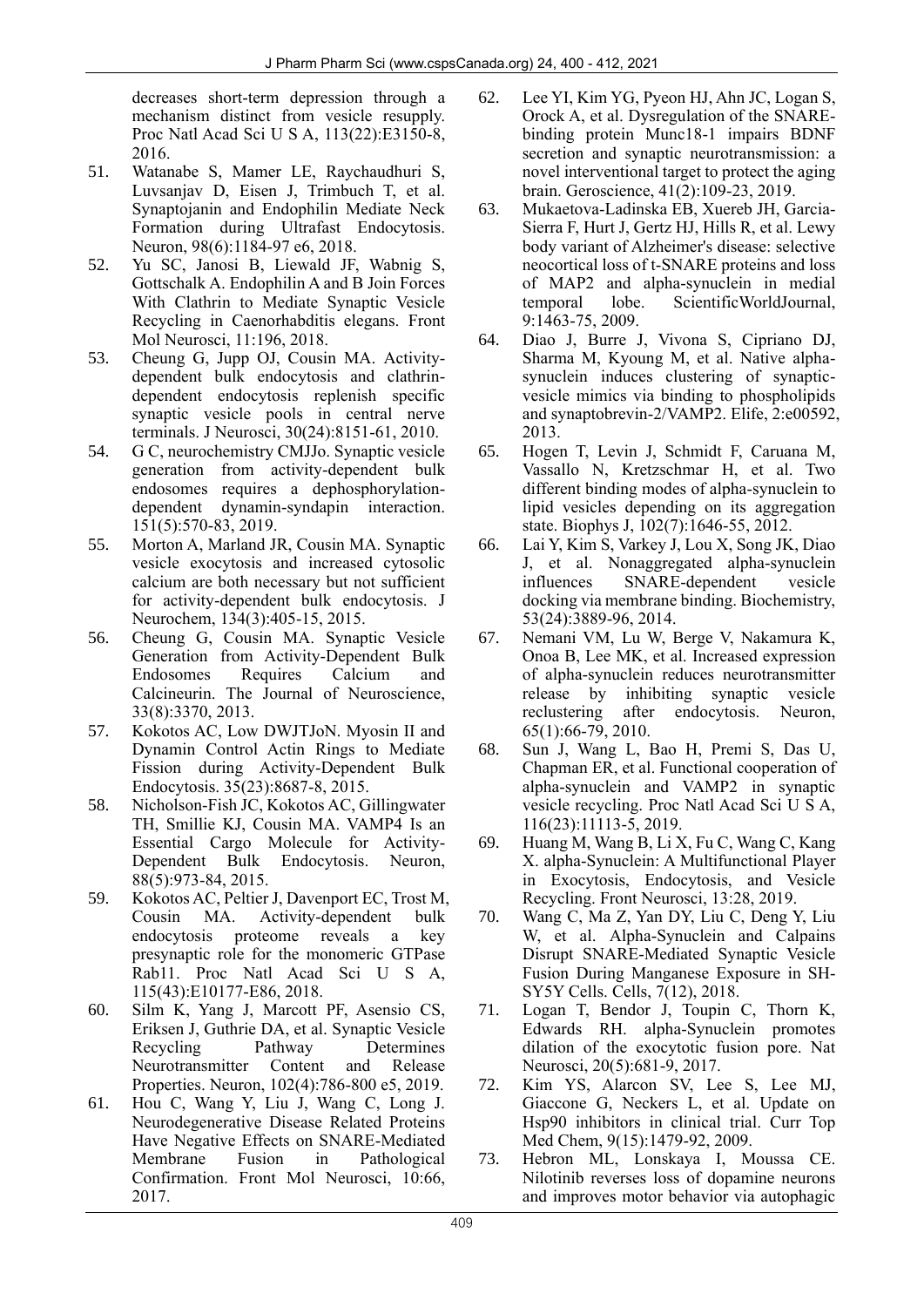degradation of alpha-synuclein in Parkinson's disease models. Hum Mol Genet, 22(16):3315-28, 2013.

- 74. Dehay B, Decressac M, Bourdenx M, Guadagnino I, Fernagut PO, Tamburrino A, et al. Targeting alpha-synuclein: Therapeutic options. Mov Disord, 31(6):882-8, 2016.
- 75. Levin J, Schmidt F, Boehm C, Prix C, Botzel K, Ryazanov S, et al. The oligomer modulator anle138b inhibits disease progression in a Parkinson mouse model even with treatment started after disease onset. Acta Neuropathol, 127(5):779-80, 2014.
- 76. Wagner J, Ryazanov S, Leonov A, Levin J, Shi S, Schmidt F, et al. Anle138b: a novel oligomer modulator for disease-modifying therapy of neurodegenerative diseases such as prion and Parkinson's disease. Acta Neuropathol, 125(6):795-813, 2013.
- 77. Kokotos AC, Harper CB, Marland JRK, Smillie KJ, Cousin MA, Gordon SL. Synaptophysin sustains presynaptic performance by preserving vesicular synaptobrevin-II levels. J Neurochem, 151(1):28-37, 2019.
- 78. Leimer U, Franke WW, Leube RE. Synthesis of the mammalian synaptic vesicle protein synaptophysin in insect cells: a model for vesicle biogenesis. Exp Cell Res, 224(1):88- 95, 1996.
- 79. Rehm H, Wiedenmann B, Betz H. Molecular characterization of synaptophysin, a major calcium-binding protein of the synaptic vesicle membrane. EMBO J, 5(3):535-41, 1986.
- 80. Glantz LA, Gilmore JH, Hamer RM, Lieberman JA, Jarskog LFJN. Synaptophysin and postsynaptic density protein 95 in the human prefrontal cortex from mid-gestation into early adulthood. 149(3):582-91, 2007.
- 81. Masliah E, Mallory M, Alford M, Deteresa R, Hansen LA, Mckeel DW, et al. Altered expression of synaptic proteins occurs early during progression of Alzheimer's disease. 56(1):127-9, 2001.
- 82. Yang Y, Kim J, Kim HY, Ryoo N, Lee S, Kim Y, et al. Amyloid-beta Oligomers May Impair SNARE-Mediated Exocytosis by Direct Binding to Syntaxin 1a. Cell Rep, 12(8):1244- 51, 2015.
- 83. Lacor PN, Buniel MC, Furlow PW, Clemente AS, Velasco PT, Wood M, et al. Abeta oligomer-induced aberrations in synapse composition, shape, and density provide a molecular basis for loss of connectivity in Alzheimer's disease. J Neurosci, 27(4):796- 807, 2007.
- 84. Vallortigara J, Whitfield D, Quelch W, Alghamdi A, Howlett D, Hortobagyi T, et al. Decreased Levels of VAMP2 and Monomeric

Alpha-Synuclein Correlate with Duration of Dementia. J Alzheimers Dis, 50(1):101-10, 2016.

- 85. Sevlever D, Zou F, Ma L, Carrasquillo S, Crump MG, Culley OJ, et al. Geneticallycontrolled Vesicle-Associated Membrane Protein 1 expression may contribute to Alzheimer's pathophysiology and susceptibility. Mol Neurodegener, 10:18, 2015.
- 86. Moreau K, Fleming A, Imarisio S, Lopez Ramirez A, Mercer JL, Jimenez-Sanchez M, et al. PICALM modulates autophagy activity and tau accumulation. Nat Commun, 5:4998, 2014.
- 87. Mcinnes J, Wierda K, Snellinx A, Bounti L, Wang Y, Stancu I, et al. Synaptogyrin-3 Mediates Presynaptic Dysfunction Induced by Tau. 97(4):823-35, 2018.
- 88. Poulsen ET, Iannuzzi F, Rasmussen HF, Maier TJ, Enghild JJ, Jorgensen AL, et al. An Aberrant Phosphorylation of Amyloid Precursor Protein Tyrosine Regulates Its Trafficking and the Binding to the Clathrin Endocytic Complex in Neural Stem Cells of Alzheimer's Disease Patients. Front Mol Neurosci, 10:59, 2017.
- 89. Fu Z, Aucoin D, Ahmed M, Ziliox M, Van Nostrand WE, Smith SO. Capping of abeta42 oligomers by small molecule inhibitors. Biochemistry, 53(50):7893-903, 2014.
- 90. Mueller-Steiner S, Zhou Y, Arai H, Roberson ED, Sun B, Chen J, et al. Antiamyloidogenic and neuroprotective functions of cathepsin B: implications for Alzheimer's disease. Neuron, 51(6):703-14, 2006.
- 91. Fluhrer R, Multhaup G, Schlicksupp A, Okochi M, Takeda M, Lammich S, et al. Identification of a beta-secretase activity, which truncates amyloid beta-peptide after its presenilin-dependent generation. J Biol Chem, 278(8):5531-8, 2003.
- 92. Huang SM, Mouri A, Kokubo H, Nakajima R, Suemoto T, Higuchi M, et al. Neprilysinsensitive synapse-associated amyloid-beta peptide oligomers impair neuronal plasticity and cognitive function. J Biol Chem, 281(26):17941-51, 2006.
- 93. King AC, Wood TE, Rodriquez E, Parpura V, Gray M. Differential effects of SNAREdependent gliotransmission on behavioral phenotypes in a mouse model of Huntington's disease. Exp Neurol:113358, 2020.
- 94. Smith R, Klein P, Koc-Schmitz Y, Waldvogel HJ, Faull RL, Brundin P, et al. Loss of SNAP-25 and rabphilin 3a in sensory-motor cortex in Huntington's disease. J Neurochem, 103(1):115-23, 2007.
- 95. Rozas JL, Gomez-Sanchez L, Tomas-Zapico C, Lucas JJ, Fernandez-Chacon R. Increased neurotransmitter release at the neuromuscular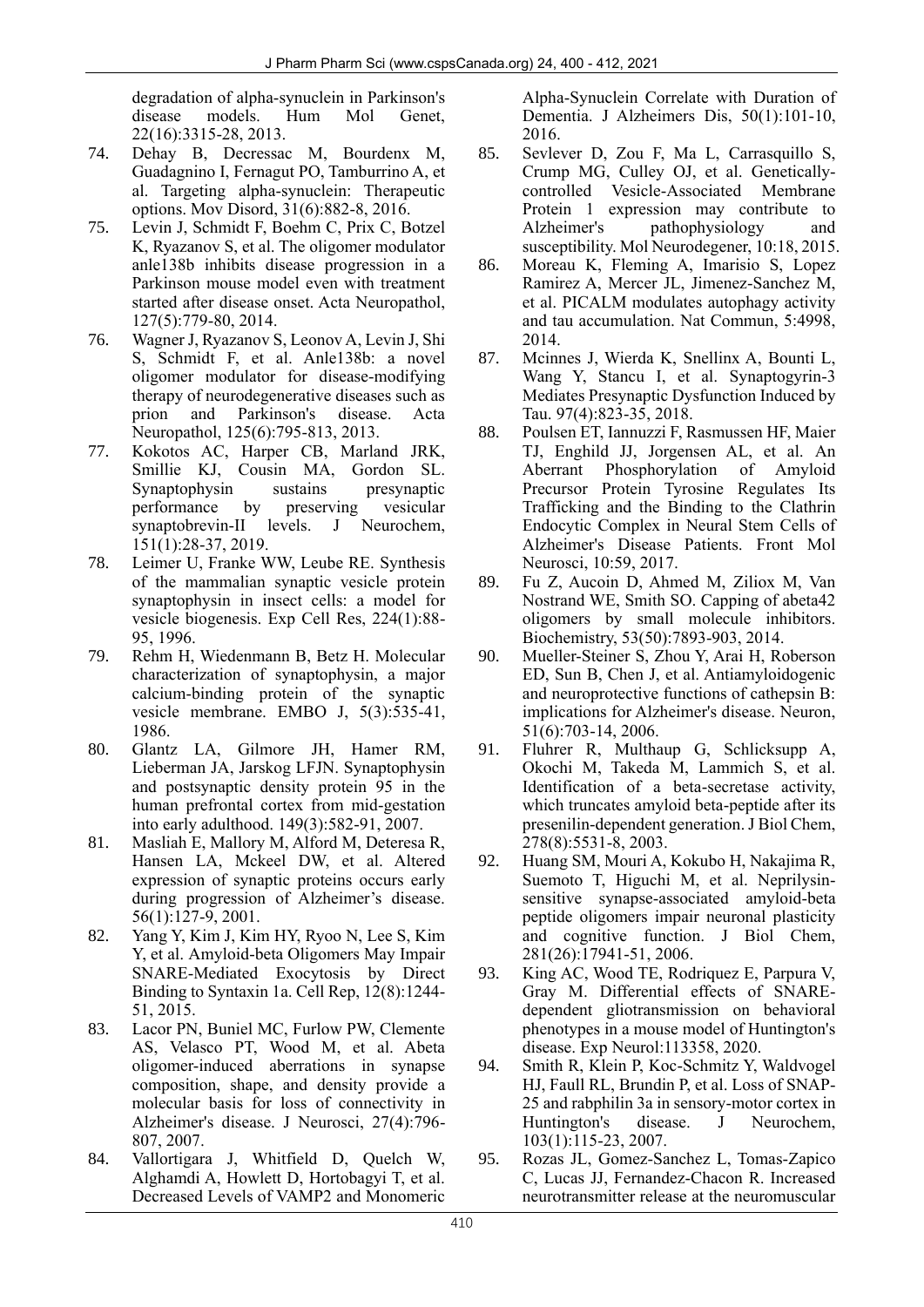junction in a mouse model of polyglutamine disease. J Neurosci, 31(3):1106-13, 2011.

- 96. Doria JG, De Souza JM, Silva FR, Olmo IG, Carvalho TG, Alvessilva J, et al. The mGluR5 positive allosteric modulator VU0409551 improves synaptic plasticity and memory of a mouse model of Huntington's disease. 147(2):222-39, 2018.
- 97. Silva FR, Miranda AS, Santos RPM, Olmo IG, Zamponi GW, Dobransky T, et al. N-type Ca(2+) channels are affected by full-length mutant huntingtin expression in a mouse model of Huntington's disease. Neurobiol Aging, 55:1-10, 2017.
- 98. Yamamoto A, Lucas JJ, Hen R. Reversal of neuropathology and motor dysfunction in a conditional model of Huntington's disease. Cell, 101(1):57-66, 2000.
- 99. Harper SQ, Staber PD, He X, Eliason SL, Martins IH, Mao Q, et al. RNA interference improves motor and neuropathological abnormalities in a Huntington's disease mouse model. Proc Natl Acad Sci U S A, 102(16):5820-5, 2005.
- 100. Rodriguez-Lebron E, Denovan-Wright EM, Nash K, Lewin AS, Mandel RJ. Intrastriatal rAAV-mediated delivery of anti-huntingtin shRNAs induces partial reversal of disease progression in R6/1 Huntington's disease transgenic mice. Mol Ther, 12(4):618-33, 2005.
- 101. DiFiglia M, Sena-Esteves M, Chase K, Sapp E, Pfister E, Sass M, et al. Therapeutic silencing of mutant huntingtin with siRNA attenuates striatal and cortical neuropathology and behavioral deficits. Proc Natl Acad Sci U S A, 104(43):17204-9, 2007.
- 102. Kordasiewicz HB, Stanek LM, Wancewicz EV, Mazur C, McAlonis MM, Pytel KA, et al. Sustained therapeutic reversal of Huntington's disease by transient repression of huntingtin synthesis. Neuron, 74(6):1031-44, 2012.
- 103. Yang S, Chang R, Yang H, Zhao T, Hong Y, Kong HE, et al. CRISPR/Cas9-mediated gene editing ameliorates neurotoxicity in mouse model of Huntington's disease. J Clin Invest, 127(7):2719-24, 2017.
- 104. Stanford W, Galvin J, Rooholamini M. Effects of awake tidal breathing, swallowing, nasal breathing, oral breathing and the Muller and Valsalva maneuvers on the dimensions of the upper airway. Evaluation by ultrafast computerized tomography. Chest, 94(1):149- 54, 1988.
- 105. Krishnan V, Nestler EJ. The molecular neurobiology of depression. Nature, 455(7215):894-902, 2008.
- 106. Duman RS, Aghajanian GK. Synaptic dysfunction in depression: potential therapeutic targets. Science, 338(6103):68-72,

2012.

- 107. Ressler KJ, Mayberg HS. Targeting abnormal neural circuits in mood and anxiety disorders: from the laboratory to the clinic. Nat Neurosci, 10(9):1116-24, 2007.
- 108. Racagni G, Popoli M. Cellular and molecular mechanisms in the long-term action of antidepressants. Dialogues Clin Neurosci, 10(4):385-400, 2008.
- 109. Heninger GR, Delgado PL, Charney DS. The revised monoamine theory of depression: a modulatory role for monoamines, based on new findings from monoamine depletion experiments in humans. Pharmacopsychiatry, 29(1):2-11, 1996.
- 110. Brambilla P, Perez J, Barale F, Schettini G, Soares JC. GABAergic dysfunction in mood disorders. Mol Psychiatry, 8(8):721-37, 15, 2003.
- 111. Sanacora G, Zarate CA, Krystal JH, Manji HK. Targeting the glutamatergic system to develop novel, improved therapeutics for mood disorders. Nat Rev Drug Discov, 7(5):426-37, 2008.
- 112. Li T, Tian Y, Li Q, Chen H, Lv H, Xie W, et al. The Neurexin/N-Ethylmaleimide-sensitive Factor (NSF) Interaction Regulates Short Term Synaptic Depression. J Biol Chem, 290(29):17656-67, 2015.
- 113. Kawasaki F, Ordway RW. Molecular mechanisms determining conserved properties of short-term synaptic depression revealed in NSF and SNAP-25 conditional mutants. Proc Natl Acad Sci U S A, 106(34):14658-63, 2009.
- 114. Jenike MA. The use of monoamine oxidase inhibitors in the treatment of elderly, depressed patients. J Am Geriatr Soc, 32(8):571-5, 1984.
- 115. Abdallah CG, Sanacora G, Duman RS, Krystal JH. Ketamine and rapid-acting antidepressants: a window into a new neurobiology for mood disorder therapeutics. Annu Rev Med, 66:509-23, 2015.
- 116. Li N, Lee B, Liu RJ, Banasr M, Dwyer JM, Iwata M, et al. mTOR-dependent synapse formation underlies the rapid antidepressant effects of NMDA antagonists. Science, 329(5994):959-64, 2010.
- 117. Muller HK, Wegener G, Liebenberg N, Zarate CA, Jr., Popoli M, Elfving B. Ketamine regulates the presynaptic release machinery in the hippocampus. J Psychiatr Res, 47(7):892- 9, 2013.
- 118. Zhao B, Watanabe G, Morten MJ, Reid DA, Rothenberg E, Lieber MR. The essential elements for the noncovalent association of two DNA ends during NHEJ synapsis. Nat Commun, 10(1):3588, 2019.
- 119. Egbujo CN, Sinclair D, Hahn CG.